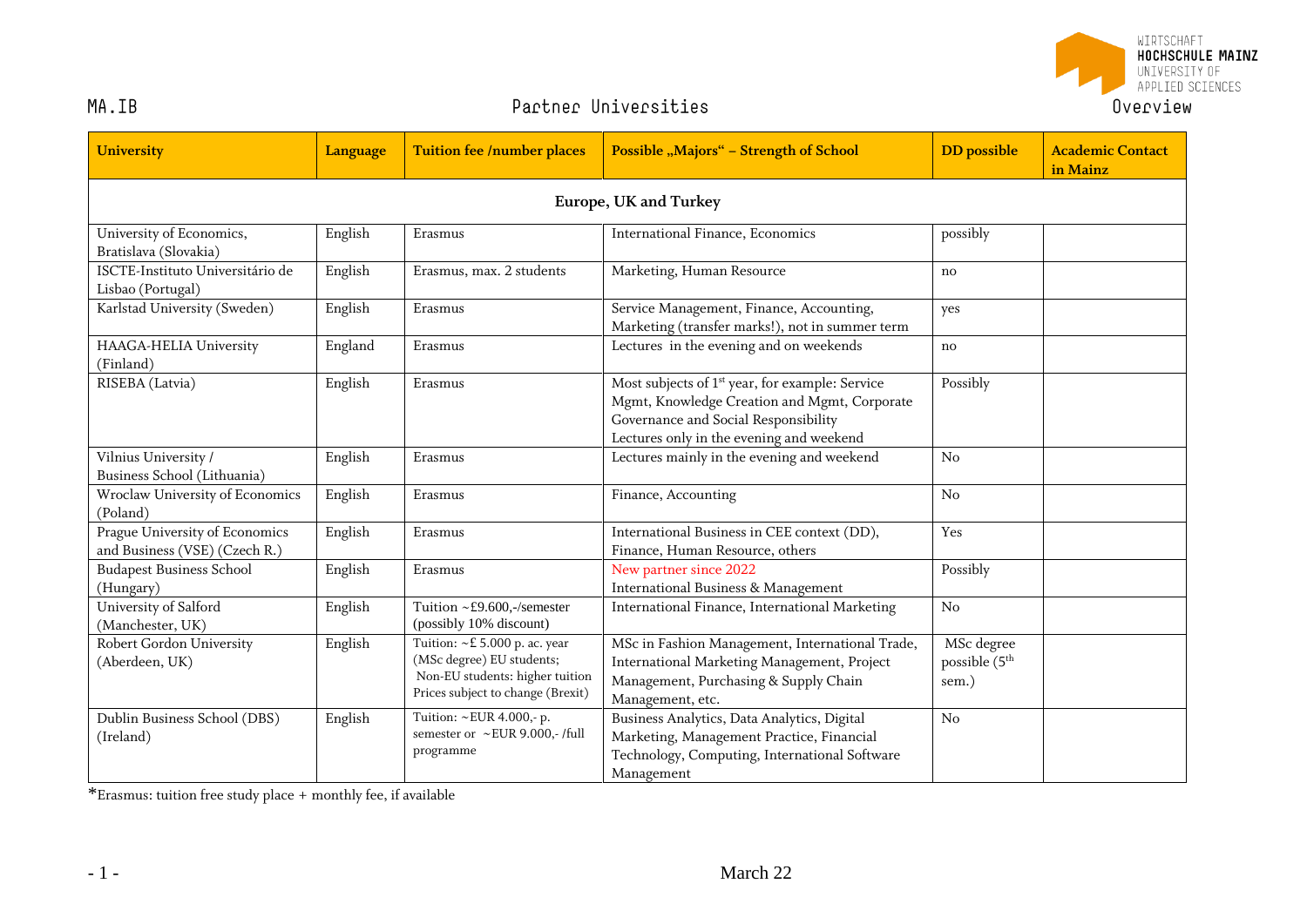

## Partner Universities

| <b>University</b>                          | Language            | <b>Tuition</b>                                                               | <b>Possible "Majors" - Strength of School</b>                                                                                                                                                                                                                                                           | <b>DD</b><br>possible | <b>Academic Contact</b><br>in Mainz |  |  |
|--------------------------------------------|---------------------|------------------------------------------------------------------------------|---------------------------------------------------------------------------------------------------------------------------------------------------------------------------------------------------------------------------------------------------------------------------------------------------------|-----------------------|-------------------------------------|--|--|
| Europe, UK and Turkey                      |                     |                                                                              |                                                                                                                                                                                                                                                                                                         |                       |                                     |  |  |
| <b>ESCE Paris</b>                          | French<br>English   | Erasmus                                                                      | Finance, investment and banking;<br>Marketing international & digital: Communication,<br>luxe et produits de prestige;<br>Marketing international & digital: Product Mgmnt;<br>International People Management;<br>Supply Chain Management; Export Management; Well-<br>being at Work and HR Management | Yes                   |                                     |  |  |
| Université Nice Sophia Antipolis           | English<br>French   | Erasmus                                                                      |                                                                                                                                                                                                                                                                                                         | Possibly              |                                     |  |  |
| IDRAC, Lyon or Bordeaux                    | French<br>English   | Erasmus                                                                      | Lyon: exchange only (English);<br>Bordeaux: MBA in Strategy & business innovation<br>(major in major in International Business Development<br>or Wine Business Management) DD possibility                                                                                                               | Possibly              |                                     |  |  |
| Università degli Studi Brescia<br>(Italy)  | Italian<br>English  | Erasmus                                                                      | Finance, Marketing, Logistics, Green Economy and<br>Sustainability                                                                                                                                                                                                                                      | Yes                   |                                     |  |  |
| University of Economics, Trento<br>(Italy) | English<br>Italian  | Erasmus                                                                      | Economics, International Business, Digitalisation                                                                                                                                                                                                                                                       | No                    |                                     |  |  |
| University of Cagliari, Sardinia           | Italian<br>English  | Erasmus: max. 2 students                                                     |                                                                                                                                                                                                                                                                                                         | N <sub>o</sub>        |                                     |  |  |
| University of Valencia (Spain)             | Spanish             | As Free mover only ( $\sim \text{\textsterling}1200$<br>$-$ €2000 /semester) | Many different Master programmes, e.g. Marketing &<br>Market Research,                                                                                                                                                                                                                                  | Possibly              |                                     |  |  |
| Epoka University (Albania)                 | English             | Possibly Erasmus KA 107<br>tuition free                                      | Banking and Finance, Economics                                                                                                                                                                                                                                                                          | No                    |                                     |  |  |
| Izmir Economic University,<br>Turkey       | English             | Erasmus                                                                      | <b>MBA</b> Programme                                                                                                                                                                                                                                                                                    | No                    |                                     |  |  |
| Uludag University (Bursa, Turkey)          | English,<br>Turkish | Erasmus: max 2 students<br>Fluency in Turkish mandatory!                     | Econometrics, Public Administration                                                                                                                                                                                                                                                                     | No                    |                                     |  |  |
| Marmara University Istanbul<br>(Turkey)    | English<br>Turkish  | Erasmus: max. 1 student                                                      |                                                                                                                                                                                                                                                                                                         | No                    |                                     |  |  |

\*Erasmus: tuition free study place + monthly fee, if available

MA.IB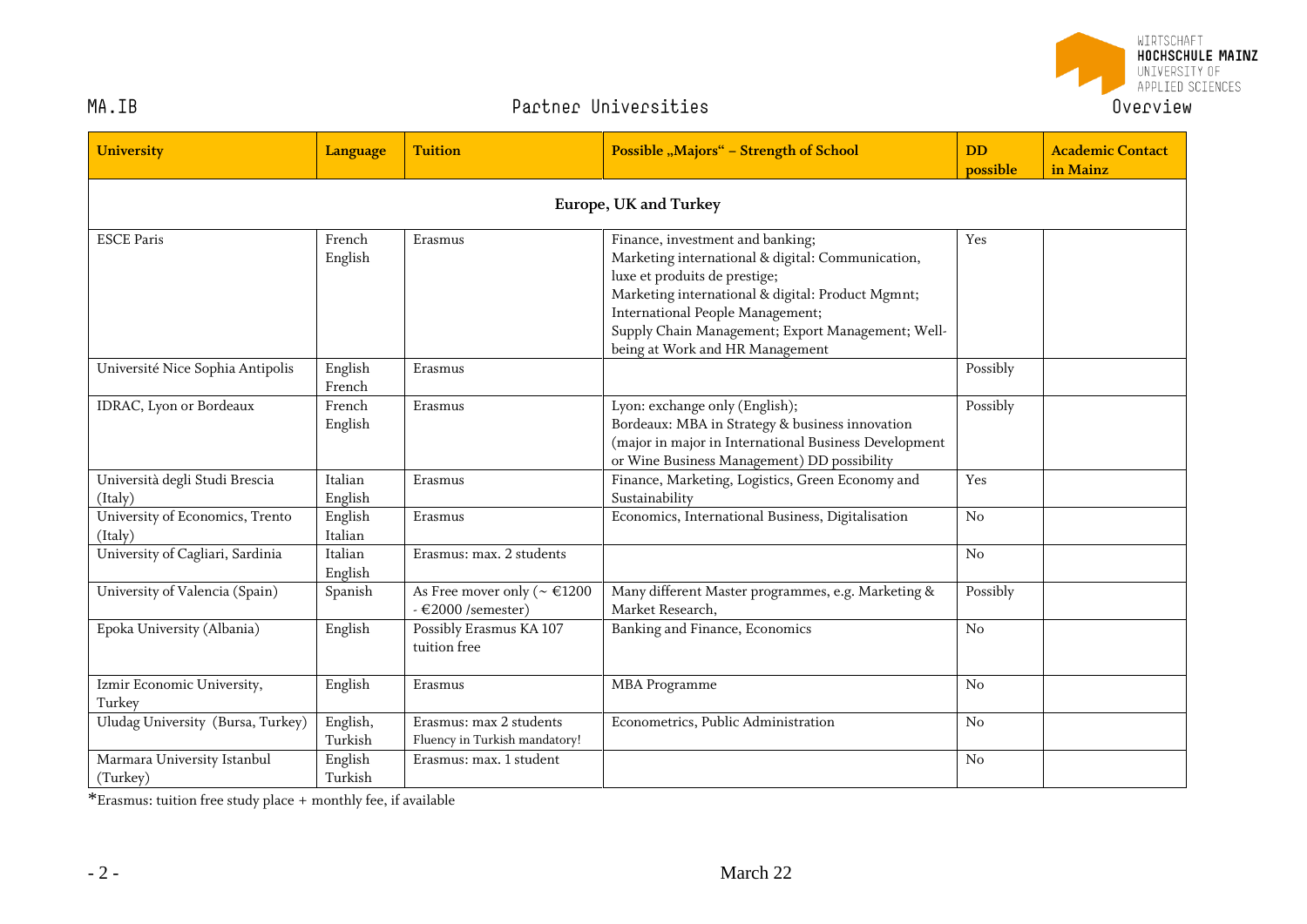

| <b>University</b>                                                    | <b>Language</b>      | <b>Tuition</b>                                                                                | Possible "Majors" - Strength of<br><b>School</b>                                                               | <b>DD</b> possible                                  | <b>Academic</b><br><b>Contact in Mainz</b> |  |  |
|----------------------------------------------------------------------|----------------------|-----------------------------------------------------------------------------------------------|----------------------------------------------------------------------------------------------------------------|-----------------------------------------------------|--------------------------------------------|--|--|
| Asia/Australia/Russia                                                |                      |                                                                                               |                                                                                                                |                                                     |                                            |  |  |
| Assumption University Bangkok<br>(Thailand)                          | English              | Tuition free: max. 4 students<br>(+ ca. EUR 550,- for $5th$ course for each<br>MA.IB student) |                                                                                                                | N <sub>0</sub>                                      |                                            |  |  |
| Sunkyungkwan University, Seoul<br>(South Korea)                      | English              | Tuition free: max. 2 students                                                                 |                                                                                                                | No                                                  |                                            |  |  |
| Osaka Gakuin University (Japan)                                      | English,<br>Japanese | Tuition free: max. 1 student, with<br>intermediate language skills in<br>Japanese             | Japanese Language and culture plus 2<br>business units in English                                              | No                                                  |                                            |  |  |
| Swinburne University of<br>Technology (SUT) Melbourne<br>(Australia) | English              | Tuition: $\sim$ EUR 9.000 per sem.                                                            | Broad variety, Focus on 1) Finance or<br>on 2) Management/Marketing                                            | Possibly, (full<br>payment $\sim$ AUS-\$<br>23.000) |                                            |  |  |
| Uniten, Kuala Lumpur (Malaysia)                                      | English              | Tuition free: max 2 students                                                                  | Limited selection: Marketing Mgmt,<br>Operation Mgmt, Knowledge Mgmt,<br>IT Governance [four units plus essay] | No                                                  |                                            |  |  |
| Bejing Foreign Studies University<br>(China)                         | English              | Tuition ~ EUR 2500/sem. + ~ EUR<br>150,-application fees<br>1-2 students max.                 | Tbd<br>Students must have knowledge in Chinese<br>language prior to their stay                                 | No                                                  |                                            |  |  |
| Symbiosis University (Pune, India)                                   | English              | Administration fee INR 25,000                                                                 | Marketing, Finance, Supply Chain,<br>Human Resource, Data Science,<br><b>Business Information Systems</b>      | No                                                  |                                            |  |  |
| Christ University (Bengaluru, India)                                 | English              |                                                                                               | Finance, Human Resource, Lean<br>operations & Systems, Marketing                                               | No                                                  |                                            |  |  |
| Plekhanov University of Economics,<br>Moscow (Russia)                | English              | new partner university since 2021<br>March 2022: currently no exchange<br>possible            | Faculty of Finance                                                                                             | Not yet                                             |                                            |  |  |